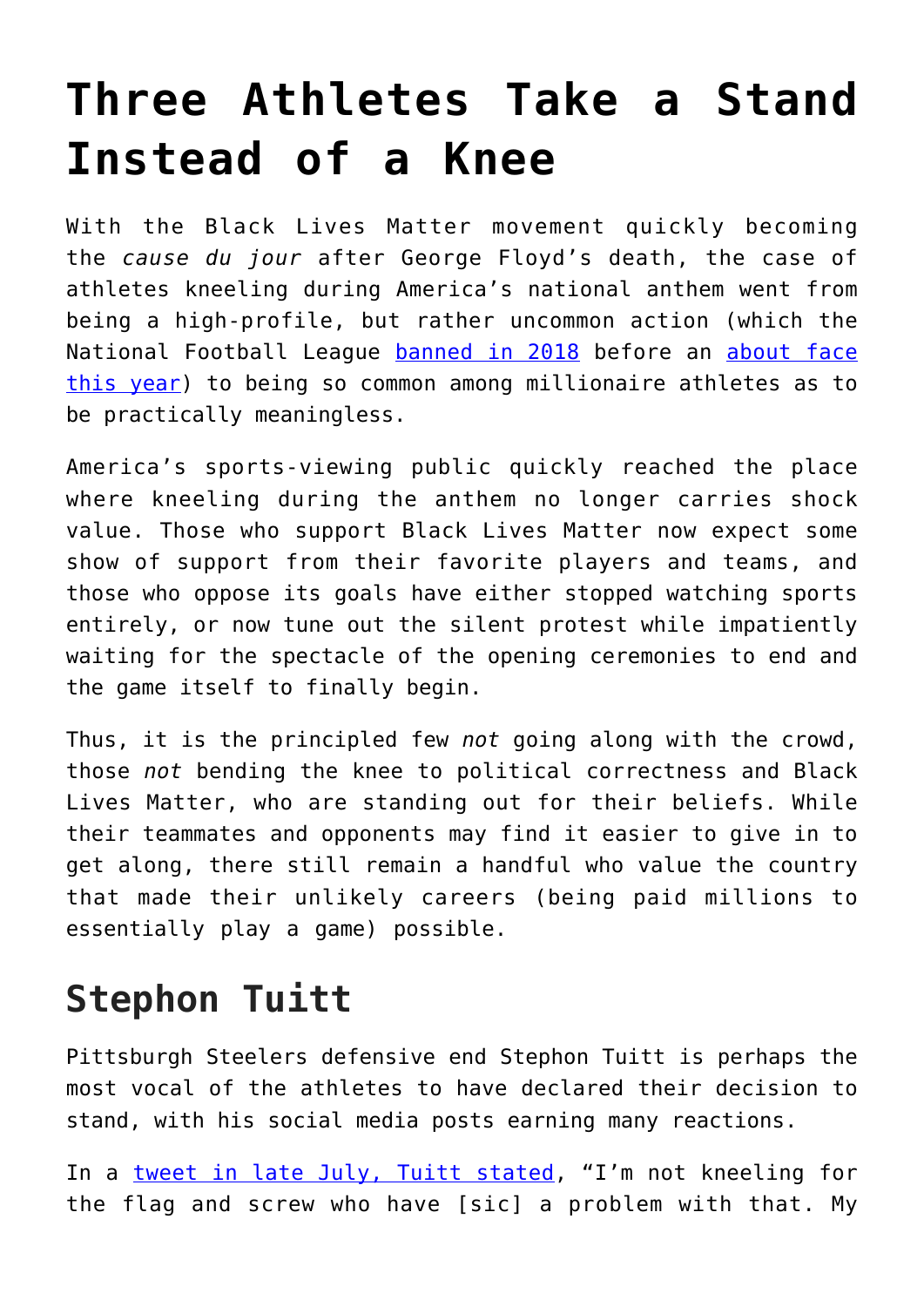grandmother was a [sic] immigrant from the Caribbean and… worked her a\*\* off to bring 20 people over the right way."

This was in stark contrast to the words of his teammate Cameron Heyward, who [Fox News reported](https://www.foxnews.com/sports/steelers-stephon-tuitt-stand-flag-proud-american) as saying the Steelers would "protest in unity." Tuitt's tweet also earned the displeasure of teammate Zach Banner, who retweeted Tuitt's message [with a caption in part reading](https://twitter.com/ZBNFL/status/1287811896893214726?ref_src=twsrc%5Etfw%7Ctwcamp%5Etweetembed%7Ctwterm%5E1287811896893214726%7Ctwgr%5E&ref_url=https%3A%2F%2Fheavy.com%2Fsports%2F2020%2F08%2Fsteelers-stephon-tuitt-remains-defiant-on-not-kneeling%2F) "do not associate this message with me, or others who will decide to kneel."

## **Jonathan Isaac**

Orlando Magic forward Jonathan Isaac was the only player on his team (possibly the whole of the NBA) not to take a knee as the league restarted after the coronavirus break. Standing 6'11'' he was hard to miss on the sideline, and the fact that he wore the Magic's white jersey instead of the Black Lives Matter shirts donned by all of his teammates made him stand out even more.

[CNN reports](https://www.cnn.com/2020/07/31/us/nba-magic-national-anthem-trnd/index.html) that after the game, the 22-year-old Isaac, who is also an [ordained minister](https://www.sportscasting.com/not-only-is-jonathan-isaac-an-nba-player-hes-also-an-ordained-minister/), said he doesn't think "putting that shirt on and kneeling went hand-in-hand supporting Black lives."

"For me Black lives are supported through the gospel. All lives are supported through the gospel. We all have things that we do wrong and sometimes it gets to a place that we're pointing fingers at who's wrong is worst. Or who's wrong is seen, so I feel like the Bible tells us that we all fall short of God's glory. That will help bring us closer together and get past skin color. And get past anything that's on the surface and doesn't really get into the hearts or men and women."

After refusing to take a knee, Isaac unfortunately tore his ACL in a game a few days later. ESPN radio host [Dan Le Batard](https://www.foxnews.com/media/espn-le-batard-anthem-poll-jonathan-isaac) [asked,](https://www.foxnews.com/media/espn-le-batard-anthem-poll-jonathan-isaac) "Is it funny that the guy who refused to kneel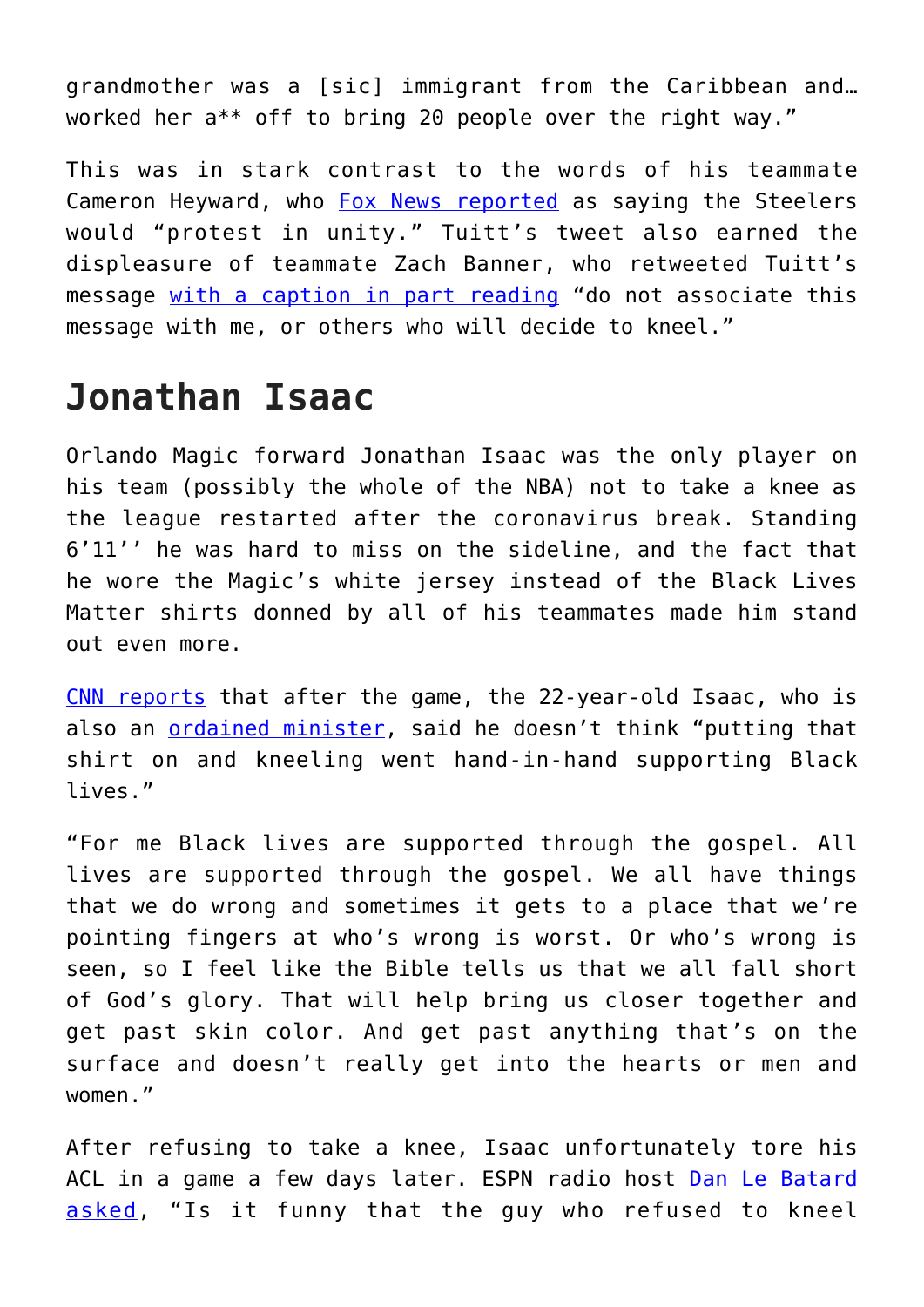immediately blew out his knee?" and ended up apologizing a bit later.

That is the low level of respect the politically correct mobs treat dissenters. No matter how well thought out their disagreements may be visceral ill-wishing and demonization are sure to follow.

## **Sam Coonrod**

San Francisco Giants pitcher Sam Coonrod was the only player on baseball's opening day not to drop to a knee in support of Black Lives Matter. [Fox News reports](https://www.foxnews.com/sports/giants-sam-coonrod-kneel-black-lives-matter-faith-christian) that after the game, Coonrod, a devout Christian, told reporters that he "can't kneel before anything besides God."

All of his teammates and the opposing Los Angeles Dodgers took a knee, as did all members of the Washington Nationals and New York Yankees, who played opening day's other game. Coonrod also expanded his response, reports Fox News, and demonstrated he had done his [homework on the movement.](https://www.intellectualtakeout.org/behind-the-masks-marxism-and-black-lives-matter/)

"I just can't get on board with a couple things I've read about Black Lives Matter, how they lean towards Marxism. And … they said some negative things about the nuclear family. I just can't get on board with that."

While our athletes, politicians, and all other manner of celebrities may have bowed to Black Lives Matter and political correctness as a rule, we can take heart in the examples of Coonrod, Isaac, and Tuitt. They demonstrate some of the best things about America in their responses, showing that faith based principles, independent thinking, and research do still sometimes rule the day over emotional responses to a given issue.

Image Credit:

—